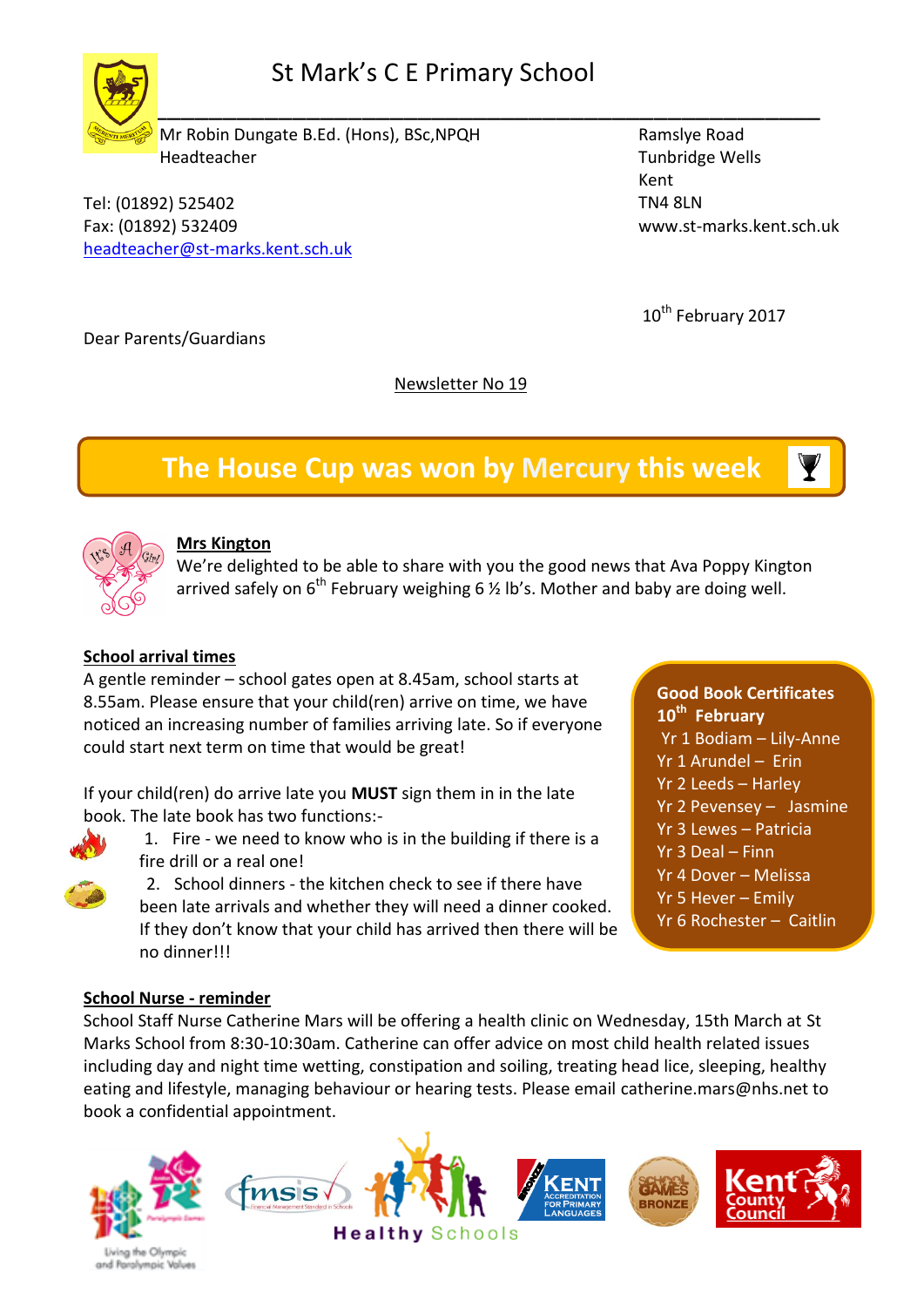#### **Collecting children early procedures**

On some occasions children need to be picked up early for a variety of reasons. Please ensure that you let the school office know that you need to collect your child early and then they will go and get your child for you.

Please do not try to go and collect them yourself as:-

- 1. The class will not necessary be in their classroom, they could be in either of the halls, the computer room, or your child maybe having 1:1 or group support.
- 2. Other children who are learning may be disturbed.

Finally, please avoid early pick up as much as possible it disrupts your child's learning.

#### **Folly Animal Rescue Centre Visit**



Early Years enjoyed a visit from Kezzie, a volunteer from Folly Animal Rescue Centre. She talked to the children about hedgehogs and other animals and the

work they do at the centre. We all learned lots of interesting information including the fact that badgers like eating peanut and jam sandwiches and hedgehogs can swim! The children then met





Mr Prickles the hedgehog who sniffed his way round the circle to introduce himself. The children were very interested and were so enthusiastic about helping that we have decided to try and

raise enough money to adopt a hedgehog at the centre watch this

space for Early Years fundraising events!

#### **Early Years Forest School Day**

On **Monday 20th Feb** (the first day back after half term), Windsor and Camber class will be having a **Forest School day**. This will conclude the children's learning on Stanley's Stick. The day will involve many exciting activities such as willow weaving crowns, making a fairy or elf garden and making dens and collages with natural materials.

The children will need to come dressed in appropriate **outdoor clothing**. They must wear their usual school polo shirt and jumper or cardigan. They should wear something comfortable on their bottom half such as jogging bottoms, leggings or jeans - this may get muddy- you have been warned! In true forest school fashion, the activities will take

**Dates to remember February**  10<sup>th</sup> Last Day of Term 20<sup>th</sup> Children back for Term 4 EYFS Forest School Day 24<sup>th</sup> Maths Road Show Y4 & Y5 24<sup>th</sup> 3.15pm Talk about Residential visit for Year 4 and 5, in Year 6 classroom 28<sup>th</sup> Parent Consultations **March** 1st Parent Consultations 2<sup>nd</sup> Parent Consultations  $19<sup>th</sup>$  4 pm SM@SCH In the school hall 18<sup>th</sup> The Big Cheese Night 21<sup>st</sup> 9.10 am Year 4 Assembly 28<sup>th</sup> 1.45 pm Easter Service at Church 31<sup>st</sup> Last day of Term **April** 19<sup>th</sup> Children back to school **May** 26<sup>th</sup> Last day of Term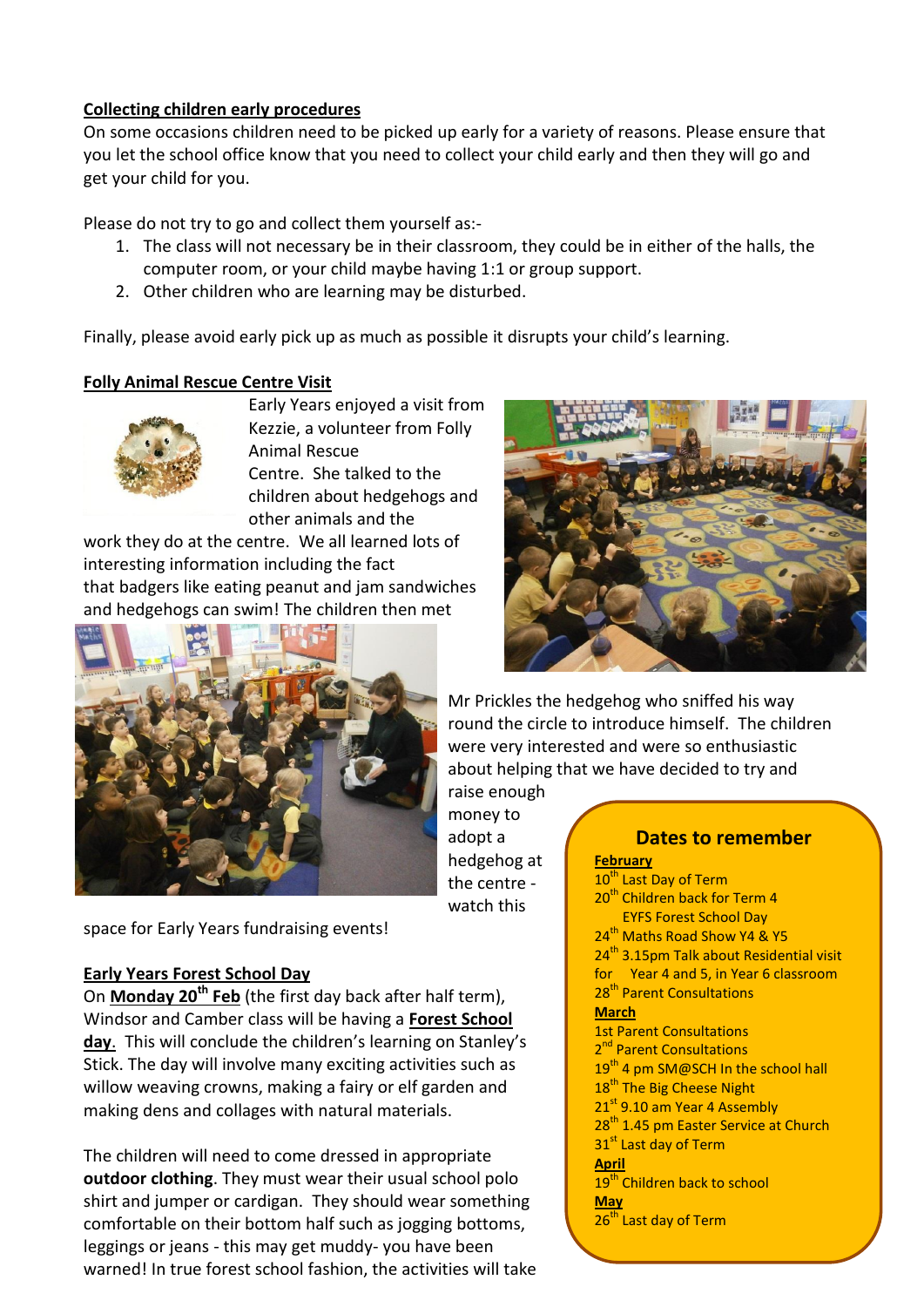place whatever the weather so the children will need **wellies** and a **waterproof coat.**

We are very excited about our outdoor day and think the children will love it too!

The Early Years Team

#### **Breakfast Club – new payment arrangements – reminder**

Thank you to all parents who have already paid and booked their children into Breakfast Club next term.

As a reminder from the beginning of the new term:-

- Payment for sessions must be made in advance.
- Payment should be in an envelope clearly marked with your child's name and the dates for which the payment is for, handed into the school office for the attention of Mrs White.
- Toni and Sarah will not be accepting payment at breakfast club, and if the payment has not been received then they may have to ask you to stay with your child until normal drop off time, rather than accept your child into the club.

It is regrettable that we are having to change the more flexible arrangement that the club operated under previously, but as the club gets busier we need to know in advance the numbers that will be attending so that breakfast supplies can be purchased, and sadly there are a number of parents who habitually pay late and need to be chased creating unnecessary administrative work.

### **Residential visit 27th -29th September**

The cost of this trip has now been finalised at £110 per child. The next payment of £45 is due on Wednesday  $15<sup>th</sup>$  March, or before. Thank you.

### **Attendance 30th January – 3 rd February**

Congratulations to Dover for their attendance this week. Sadly chicken pox, sickness and unauthorised holiday has knocked attendance for 6 this week, with a very low 92.7%.

| Group                   | <b>Presents</b> | <b>Authorised</b><br><b>Absences</b> | Unauthorised<br><b>Absences</b> | % Attend |
|-------------------------|-----------------|--------------------------------------|---------------------------------|----------|
| <b>EY Camber</b>        | 86.7            | 13.3                                 | 0.0                             | 86.7     |
| <b>EY Windsor</b>       | 90.7            | 8.6                                  | 0.7                             | 90.7     |
| Year 1 Arundel          | 94.0            | 4.7                                  | 1.3                             | 94.0     |
| Year 1 Bodiam           | 94.3            | 5.7                                  | 0.0                             | 94.3     |
| Y <sub>2</sub> Leeds    | 98.3            | 1.7                                  | 0.0                             | 98.3     |
| Y <sub>2</sub> Pevensey | 91.6            | 7.6                                  | 0.8                             | 91.6     |
| Year 3 Lewes            | 90.4            | 8.0                                  | 1.6                             | 90.4     |
| Year 3 Deal             | 93.8            | 6.3                                  | 0.0                             | 93.8     |
| <b>Y4 Dover</b>         | 95.7            | 0.9                                  | 0.0                             | 99.1     |
| Y5 Hever                | 89.6            | 7.0                                  | 3.5                             | 89.6     |
| Y6 Rochester            | 93.3            | 4.8                                  | 1.5                             | 93.3     |
| Totals                  | 92.4            | 3.9                                  | 0.8                             | 92.7     |

Attendance is an area that Ofsted look at!

#### **Ofsted Report**

I am delighted to inform you that the Ofsted report has now been released and will soon be appearing on the school website (there are technical problems that we are trying to resolve sorry). It will also appear on the following website<https://reports.ofsted.gov.uk/> in due course. Please input the URN 118613. Thank you again to all the parents and children who completed the Ofsted Survey.